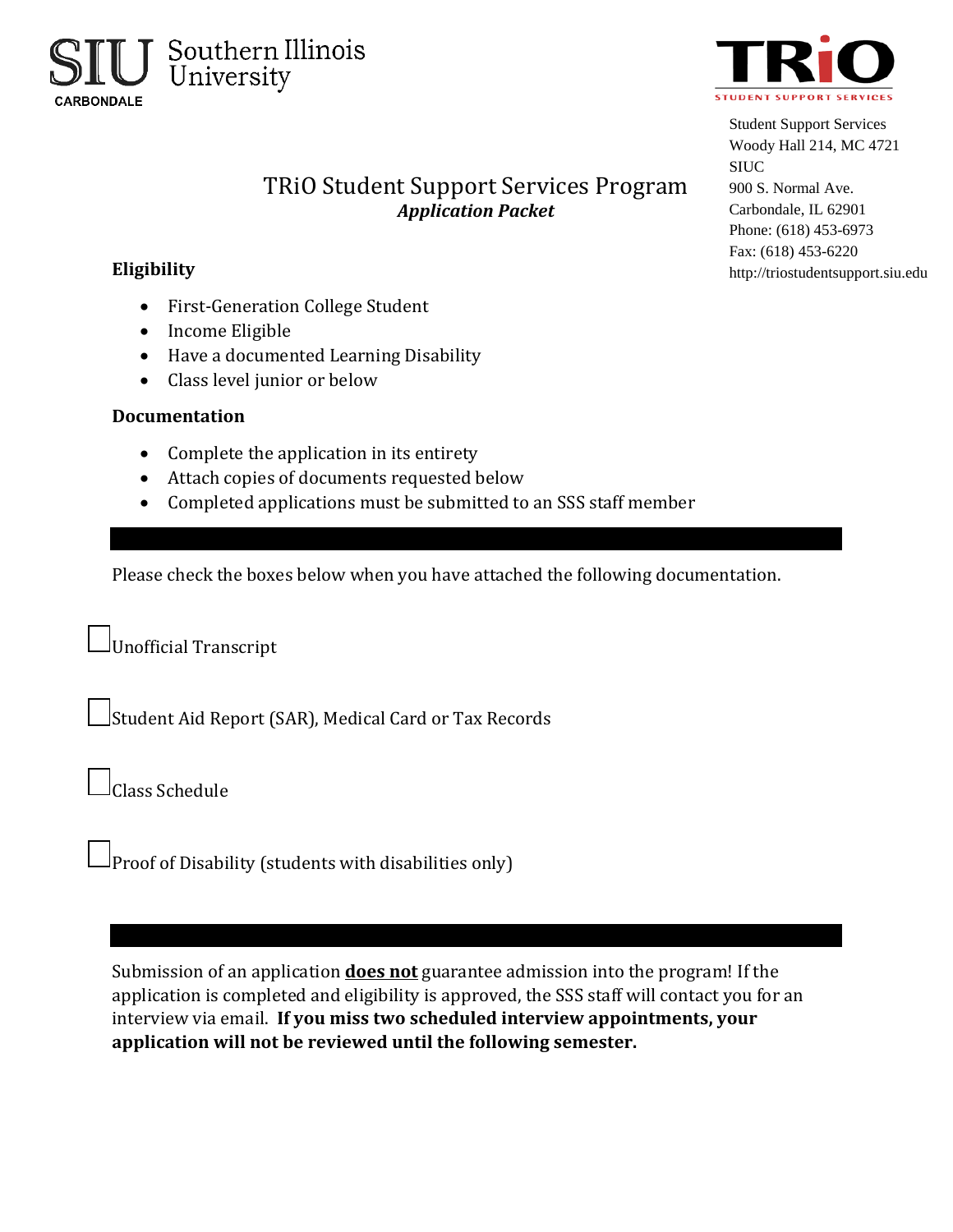## **TRiO Student Support Services**

#### *Application Form*

# **Demographic/Educational/Financial Information**

| Demographic                                  |                                       |  |
|----------------------------------------------|---------------------------------------|--|
| U.S. Citizen OYes ONo                        |                                       |  |
| Check all that apply $(\sqrt{})$             | Other Federal Program Participation   |  |
| $\Box$ Transfer Student                      | Check all that apply $(\sqrt{})$      |  |
| $\Box$ Disability                            | Student Support Services              |  |
| Did you have an Individualized Education     | Project Upward Bound                  |  |
| Plan (IEP) in high school?○Yes ○No           | <b>Education Talent Search</b>        |  |
| $\Box$ Single Parent                         | ]Gear Up                              |  |
| $\Box$ Foster Care Youth                     |                                       |  |
| Race/Ethnicity                               | Services Requested                    |  |
| OAfrican American                            | Academic Counseling                   |  |
| OCaucasian/White                             | $\Box$ Career Counseling              |  |
| OHispanic                                    | Tutoring                              |  |
| OAsian/Pacific Islander                      | Study Skills                          |  |
| O0ther                                       | Financial Aid/Literacy                |  |
|                                              | <b>Single Parent Support Services</b> |  |
| <b>Marital Status</b>                        | Employed?                             |  |
| <b>OSingle</b>                               | OYes ONo                              |  |
| OMarried                                     | On-Campus Employment?                 |  |
| ODivorced                                    | $\mathbf{O}$ Yes<br>ONo               |  |
| OWidowed                                     |                                       |  |
| Children OYes ONo                            | Gender OMale OFemale                  |  |
| List ages                                    |                                       |  |
| <b>Education</b>                             | <b>Student Status</b>                 |  |
| High School Graduation Year_____________     |                                       |  |
| Current Academic Level ______________        | Dependent $\Box$                      |  |
| Major__________________________Minor________ | Independent O                         |  |
| <b>Current Number of Hours Enrolled</b>      |                                       |  |
| <b>Expected Graduation Date</b>              |                                       |  |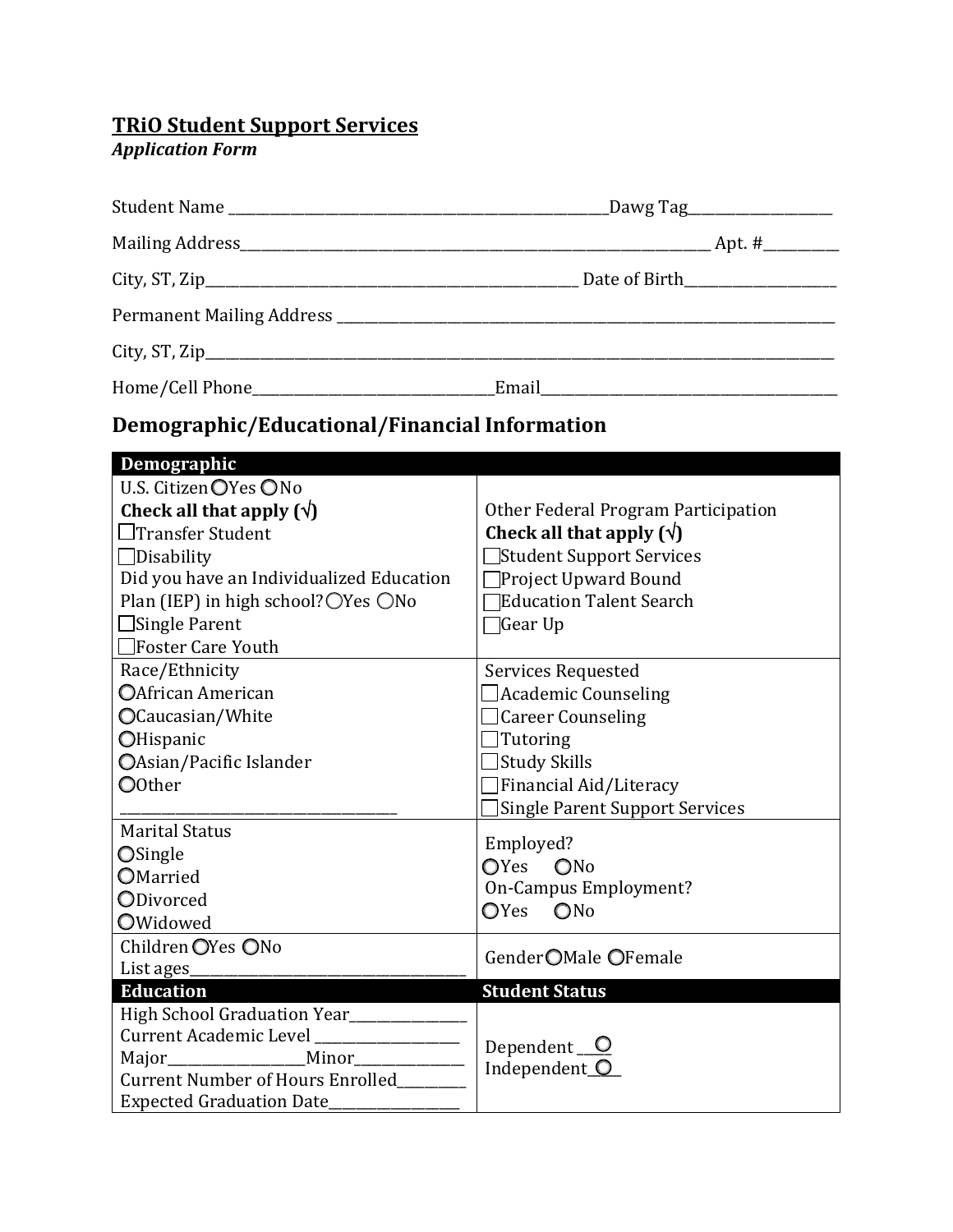| <b>Financial</b>                                                                                                                                                |                                           |  |
|-----------------------------------------------------------------------------------------------------------------------------------------------------------------|-------------------------------------------|--|
| Completed financial aid application?                                                                                                                            | Did either parent receive a Bachelor's    |  |
| OYesONo                                                                                                                                                         | Degree?◯Yes◯No                            |  |
|                                                                                                                                                                 |                                           |  |
| Pell Eligible? OYes ONo                                                                                                                                         | Are you living with a parent or guardian? |  |
|                                                                                                                                                                 | OYesONo                                   |  |
| Do you receive loans? OYesONo                                                                                                                                   |                                           |  |
|                                                                                                                                                                 | Annual Family Taxable Income from last    |  |
| Do you plan to transfer to another college                                                                                                                      | year (obtain information from IRS 1040,   |  |
| or university? OYes ONo                                                                                                                                         | 1040A or 1040EZ) \$                       |  |
| Student Authorization: I hereby certify the information given on this application is                                                                            |                                           |  |
| true and correct to the best of my knowledge. Information received on this<br>application will be held highly confidential. The application and any part of its |                                           |  |
| contents will not be released to anyone other than the program staff without your<br>permission.                                                                |                                           |  |
|                                                                                                                                                                 |                                           |  |

| Student Signature:                           |  |  | Date:                 | <u> 1980 - Andrea Andrew Maria (h. 1980).</u> |  |
|----------------------------------------------|--|--|-----------------------|-----------------------------------------------|--|
|                                              |  |  |                       |                                               |  |
| <b>For Office Use Only</b>                   |  |  |                       |                                               |  |
| Date Received: Eligibility: LI FG FG/LI      |  |  | DIS.                  | DIS/LI                                        |  |
| Academic Need: __________ Accept: __________ |  |  | Ineligible: Waitlist: |                                               |  |

### **Department of Education Current Low-Income Levels**

| <b>Size of Family Unit</b> | 48 Contiguous States, D.C., and<br><b>Outlying Jurisdictions</b> | Alaska   | Hawaii   |
|----------------------------|------------------------------------------------------------------|----------|----------|
|                            | \$18,090                                                         | \$22,590 | \$20,790 |
| $\overline{2}$             | \$24,360                                                         | \$30,435 | \$28,005 |
| 3                          | \$30,630                                                         | \$38,280 | \$35,220 |
| 4                          | \$36,900                                                         | \$46,125 | \$42,435 |
| 5                          | \$43,170                                                         | \$53,970 | \$49,650 |
| 6                          | \$49,440                                                         | \$61,815 | \$56,865 |
| 7                          | \$55,710                                                         | \$69,660 | \$64,080 |
| 8                          | \$61,980                                                         | \$77,505 | \$71,295 |

Family Size: \_\_\_\_\_\_\_\_\_\_\_\_\_\_ Adjusted Gross Income: \_\_\_\_\_\_\_\_\_\_\_\_\_\_\_\_\_\_\_\_\_\_\_\_\_\_\_\_\_

Staff Signature: \_\_\_\_\_\_\_\_\_\_\_\_\_\_\_\_\_\_\_\_\_\_\_\_\_\_\_\_\_\_\_\_\_\_\_\_\_\_\_\_\_\_\_ Date: \_\_\_\_\_\_\_\_\_\_\_\_\_\_\_\_\_\_\_\_\_\_\_\_

Director Signature: \_\_\_\_\_\_\_\_\_\_\_\_\_\_\_\_\_\_\_\_\_\_\_\_\_\_\_\_\_\_\_\_\_\_\_\_\_\_\_\_\_\_\_ Date: \_\_\_\_\_\_\_\_\_\_\_\_\_\_\_\_\_\_\_\_\_\_\_\_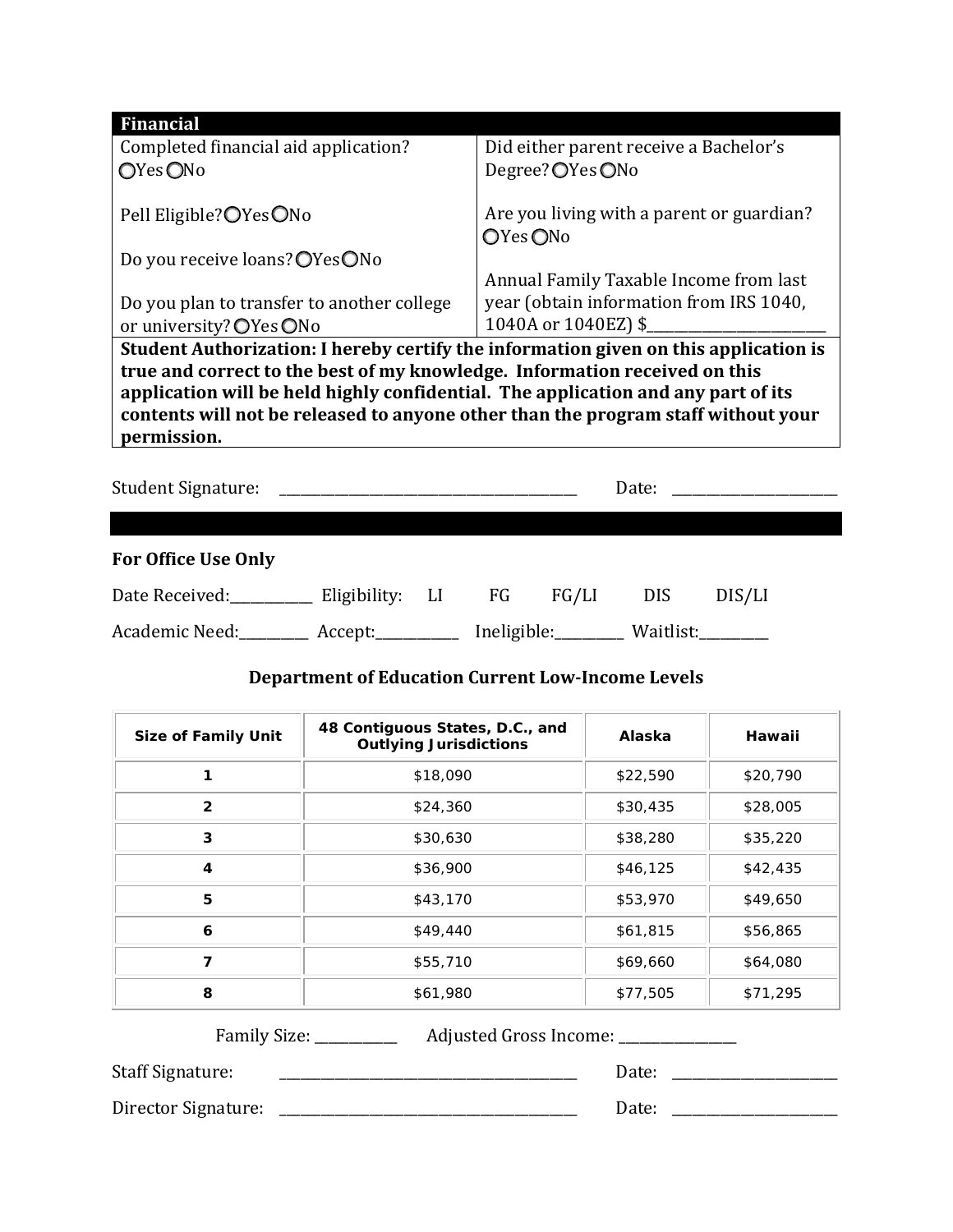# **Student Service Survey**

Student Academic Goals:

1. \_\_\_\_\_\_\_\_\_\_\_\_\_\_\_\_\_\_\_\_\_\_\_\_\_\_\_\_\_\_\_\_\_\_\_\_\_\_\_\_\_\_\_\_\_\_\_\_\_\_\_\_\_\_\_\_\_\_\_\_\_\_\_\_ 2. \_\_\_\_\_\_\_\_\_\_\_\_\_\_\_\_\_\_\_\_\_\_\_\_\_\_\_\_\_\_\_\_\_\_\_\_\_\_\_\_\_\_\_\_\_\_\_\_\_\_\_\_\_\_\_\_\_\_\_\_\_\_\_\_ 3. \_\_\_\_\_\_\_\_\_\_\_\_\_\_\_\_\_\_\_\_\_\_\_\_\_\_\_\_\_\_\_\_\_\_\_\_\_\_\_\_\_\_\_\_\_\_\_\_\_\_\_\_\_\_\_\_\_\_\_\_\_\_\_\_

Student Career Goals:

- 1. \_\_\_\_\_\_\_\_\_\_\_\_\_\_\_\_\_\_\_\_\_\_\_\_\_\_\_\_\_\_\_\_\_\_\_\_\_\_\_\_\_\_\_\_\_\_\_\_\_\_\_\_\_\_\_\_\_\_\_\_\_\_\_\_
- 2. \_\_\_\_\_\_\_\_\_\_\_\_\_\_\_\_\_\_\_\_\_\_\_\_\_\_\_\_\_\_\_\_\_\_\_\_\_\_\_\_\_\_\_\_\_\_\_\_\_\_\_\_\_\_\_\_\_\_\_\_\_\_\_\_ 3. \_\_\_\_\_\_\_\_\_\_\_\_\_\_\_\_\_\_\_\_\_\_\_\_\_\_\_\_\_\_\_\_\_\_\_\_\_\_\_\_\_\_\_\_\_\_\_\_\_\_\_\_\_\_\_\_\_\_\_\_\_\_\_\_

| <b>Services</b>                                                                  | <b>Check all that</b><br>apply $(\sqrt{)}$ | <b>Staff only (date</b><br>completed) | <b>Staff</b><br><b>Initials</b> |
|----------------------------------------------------------------------------------|--------------------------------------------|---------------------------------------|---------------------------------|
| <b>Financial Aid Assistance</b>                                                  |                                            |                                       |                                 |
| I need help with my financial aid                                                |                                            |                                       |                                 |
| I want to learn more about scholarship opportunities                             |                                            |                                       |                                 |
| <b>Academic</b>                                                                  |                                            |                                       |                                 |
| I would like to learn more about my learning style                               |                                            |                                       |                                 |
| I need time management                                                           |                                            |                                       |                                 |
| I need to improve my writing skills                                              |                                            |                                       |                                 |
| I need a tutor                                                                   |                                            |                                       |                                 |
| I need to improve my study habits and skills                                     |                                            |                                       |                                 |
| I need to improve my reading skills                                              |                                            |                                       |                                 |
| I am on academic probation                                                       |                                            |                                       |                                 |
| I am returning from suspension                                                   |                                            |                                       |                                 |
| <b>Personal Concerns</b>                                                         |                                            |                                       |                                 |
| I am worried about family matters                                                |                                            |                                       |                                 |
| I am having childcare problems                                                   |                                            |                                       |                                 |
| I don't know how to meet other people and get                                    |                                            |                                       |                                 |
| involved                                                                         |                                            |                                       |                                 |
| I am homesick                                                                    |                                            |                                       |                                 |
| I am pregnant                                                                    |                                            |                                       |                                 |
| I have health issues                                                             |                                            |                                       |                                 |
| <b>Career Development</b>                                                        |                                            |                                       |                                 |
| I want to learn more about careers that match my                                 |                                            |                                       |                                 |
| skills, interests and hobbies<br>I would like to obtain occupational information |                                            |                                       |                                 |
| I want to know more about volunteer opportunities                                |                                            |                                       |                                 |
| that would connect me to my major                                                |                                            |                                       |                                 |
| I need help with building and developing a resume                                |                                            |                                       |                                 |
| I want to enhance my communication skills                                        |                                            |                                       |                                 |
| I need help with applying for graduate school                                    |                                            |                                       |                                 |
| <b>Disabilities</b>                                                              |                                            |                                       |                                 |
| I would like to learn more about or take advantage of                            |                                            |                                       |                                 |
| disability support services                                                      |                                            |                                       |                                 |